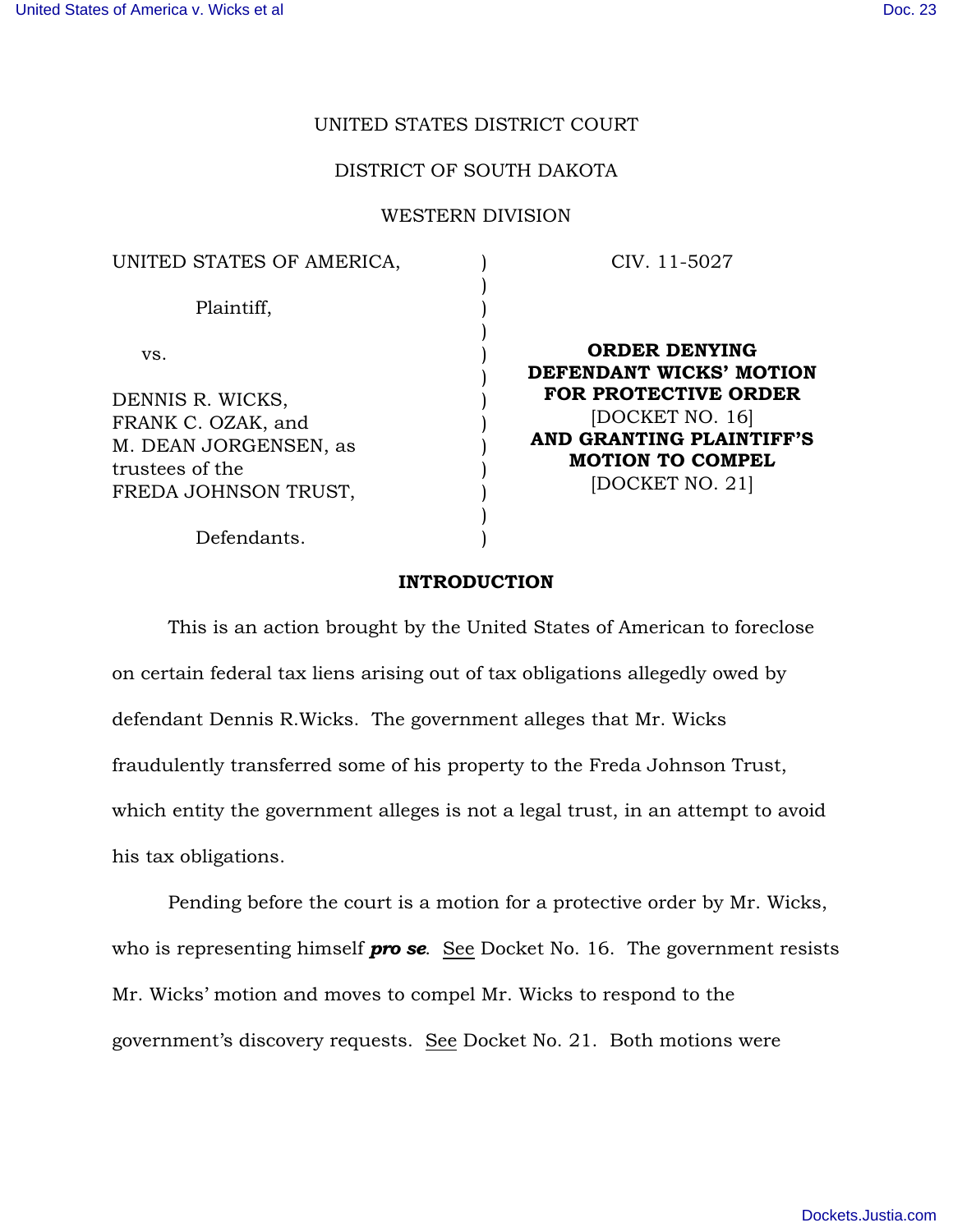referred to this magistrate judge for decision by the Honorable Jeffrey L. Viken, District Judge.

### FACTS

The facts which are relevant to these motions are as follows. Mr. Wicks, a self-employed physician, resides in Custer, South Dakota. Two parcels of real property are the subjects of the government's tax liens: the parcel on which Mr. Wicks has his residence and an undeveloped parcel.

The government alleges that Mr. Wicks did not file federal income tax returns for the years 2001 and 2002. The government notified Mr. Wicks of these omissions in late January, 2004. On approximately February 3, 2004, Mr. Wicks transferred the two above-described parcels of real estate to the Freda Johnson Trust. The government alleges that the Freda Johnson Trust is a sham device created in an attempt to shield Mr. Wicks' assets from the government. The Freda Johnson Trust is not registered with the Secretary of State of any state in the United States. It also has no registered tax identification number.

The government filed its complaint in this matter against Mr. Wicks, the trust, and the other two individual defendants (who are allegedly trustees of the trust) on March 31, 2011. See Docket No. 1. After receiving an extension of time to answer, Mr. Wicks filed a motion to dismiss on June 16, 2011. See Docket No. 10. This motion remained pending for five months, during which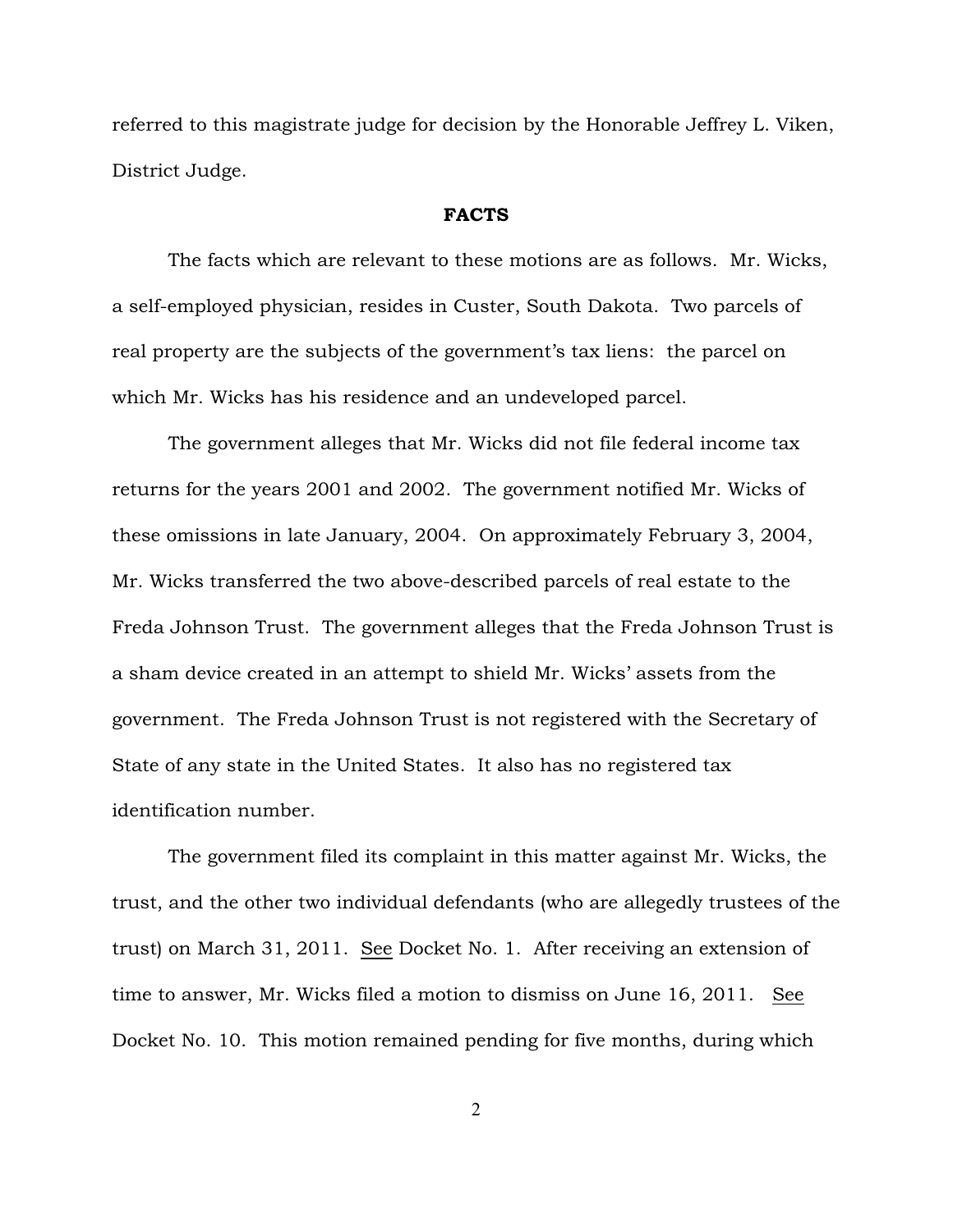time no order was issued directing the parties to hold their Form 52 planning meeting.

During the pendency of Wicks' motion, the government alleges that it contacted the district court's chambers and inquired about the status of the motion as well as made inquiry into whether discovery could be pursued. The government alleges that the district court staff informed it to proceed with discovery. The government served Mr. Wicks with discovery requests on or about October 7, 2011. Mr. Wicks has never responded to these requests.

On November 21, 2011, the district court denied Mr. Wicks' motion to dismiss. See Docket No. 13. It then directed the parties to hold their Form 52 conference. See Docket No. 15. That conference was held on January 26, 2012. The parties filed a report of their meeting and the district court issued a Rule 16 scheduling order on February 10, 2012. See Docket Nos. 18, 19. Under the terms of the court's scheduling order, the parties were directed to exchange with each other all prediscovery disclosures required by Fed. R. Civ. P. 26(a)(1) on or before February 24, 2012.

The day before the parties held their Form 52 planning meeting, Mr. Wicks moved for a protective order. See Docket No. 16. He objected to the discovery requests served on him by the government. Mr. Wicks's sole objection is that the government requests were premature, having been served on him prior to the parties' planning meeting.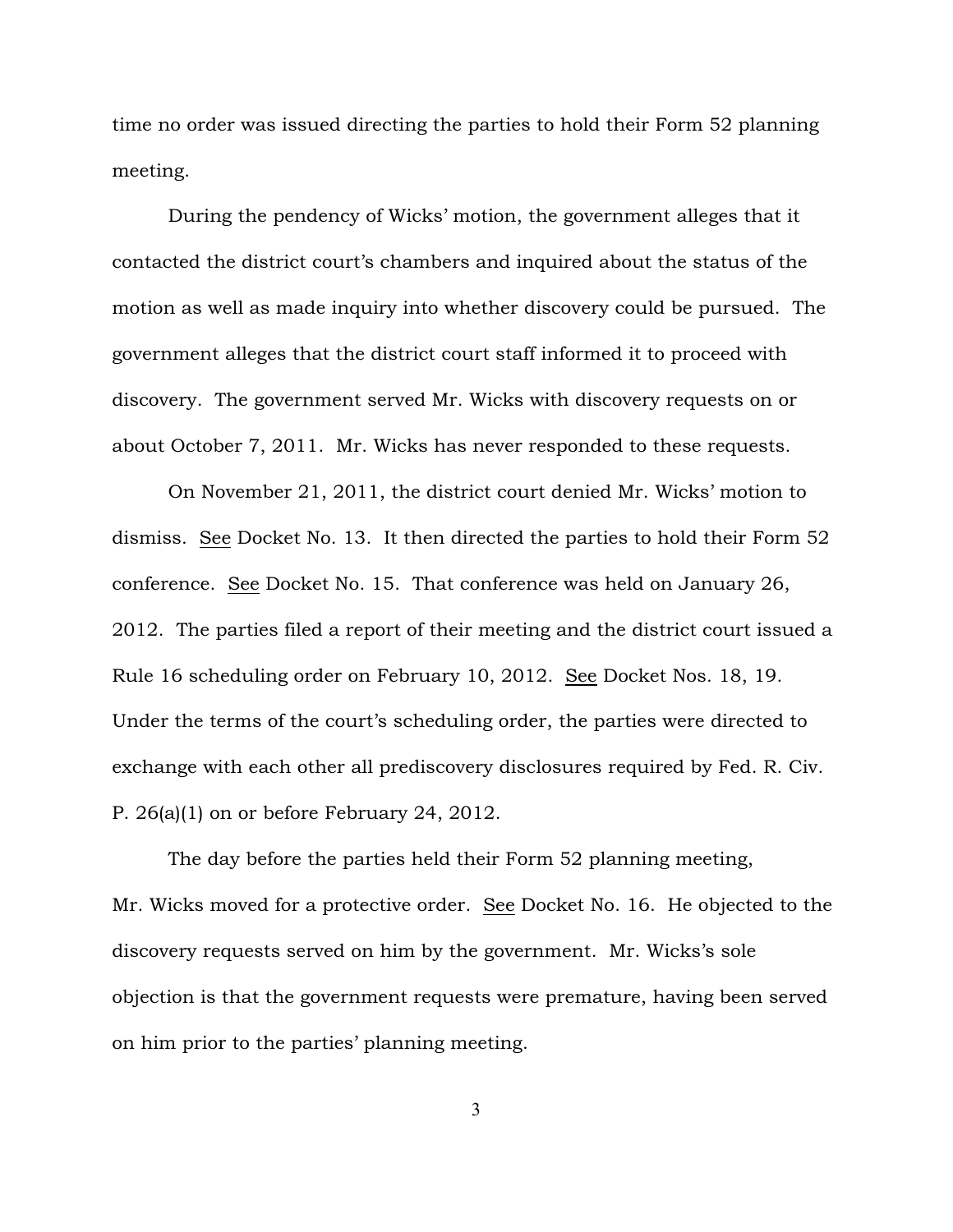The government resists Mr. Wicks' motion. See Docket No. 20. The government also filed a motion to compel Mr. Wicks to respond to the government discovery requests, noting that Mr. Wicks has not responded and has not shown any substantive reason why the discovery should not be had. See Docket No. 21.

#### **DISCUSSION**

# A. Meet and Confer Requirement

Both the Federal Rules of Civil Procedure and this district's local rules of procedure require that parties meet and confer in an attempt to resolve discovery disputes before filing any discovery motions with the court. See Fed. R. Civ. P. 37(a)(1); DSD LR 37.1. A certification must be part of any discovery motion and the certification must show that a good-faith effort was made to resolve disputes with the opposing party before filing the motion. Id. Government counsel asserted in his original brief in support of his motion to compel that he had complied with both the Federal and local rules requiring the parties to try to work out discovery differences between themselves prior to filing a motion to compel. Thus, the court may properly consider the government's motion to compel because it has demonstrated compliance with the applicable conditions precedent.

Mr. Wicks, however, has not. He has not asserted that he contacted government counsel in an attempt to work out Mr. Wicks' objection to the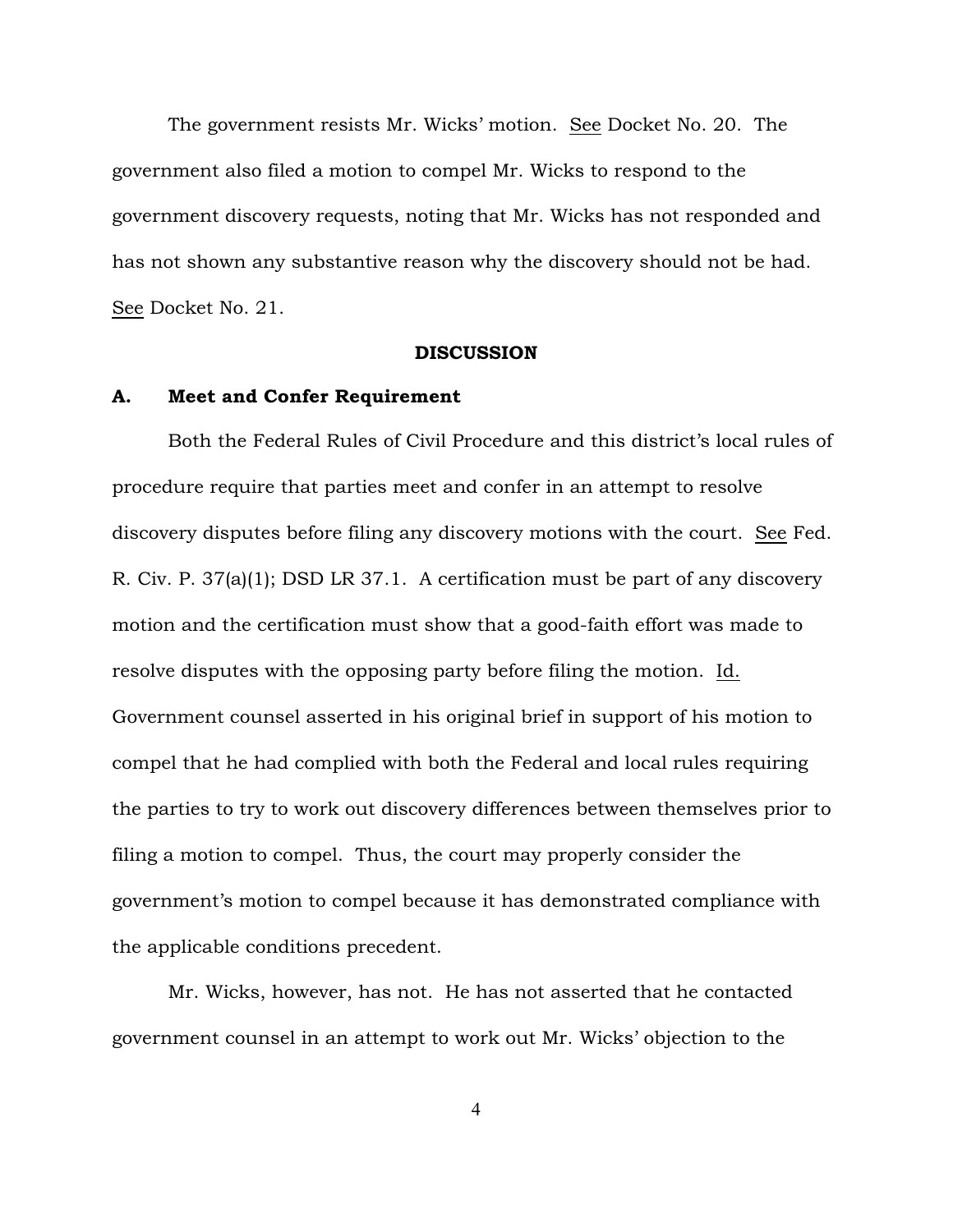government's discovery. Nor does he assert facts from which the court could infer that he had met his obligations.

Ordinarily, a movant's failure to comply with the meet and confer requirement would dictate denial of his motion. However, in this case the subject of the government's motion and the subject of Mr. Wicks' motion are the same. Thus, when the government satisfied the meet and confer requirement, it achieved the goal of the requirement for both motions–making sure that discovery motions are not brought before the court that the parties could have resolved informally between themselves. Under these unique circumstances, the court will entertain Mr. Wicks' motion as well as the government's, despite Mr. Wicks' failure to satisfy the meet and confer requirement. Mr. Wicks should take note of and comply with the meet and confer requirement should any other discovery disputes arise between he and the goverment.

# B. Scope of Discovery in a Civil Case

The scope of discovery is governed by Fed. R. Civ. P. 26. The scope described by that rule is as follows:

Unless otherwise limited by court order, the scope of discovery is as follows: Parties may obtain discovery regarding any nonprivileged matter that is relevant to any party's claim or defense–including the existence, description, nature, custody, condition, and location of any documents or other tangible things and the identity and location of persons who know of any discoverable matter. For good cause, the court may order discovery of any matter relevant to the subject matter involved in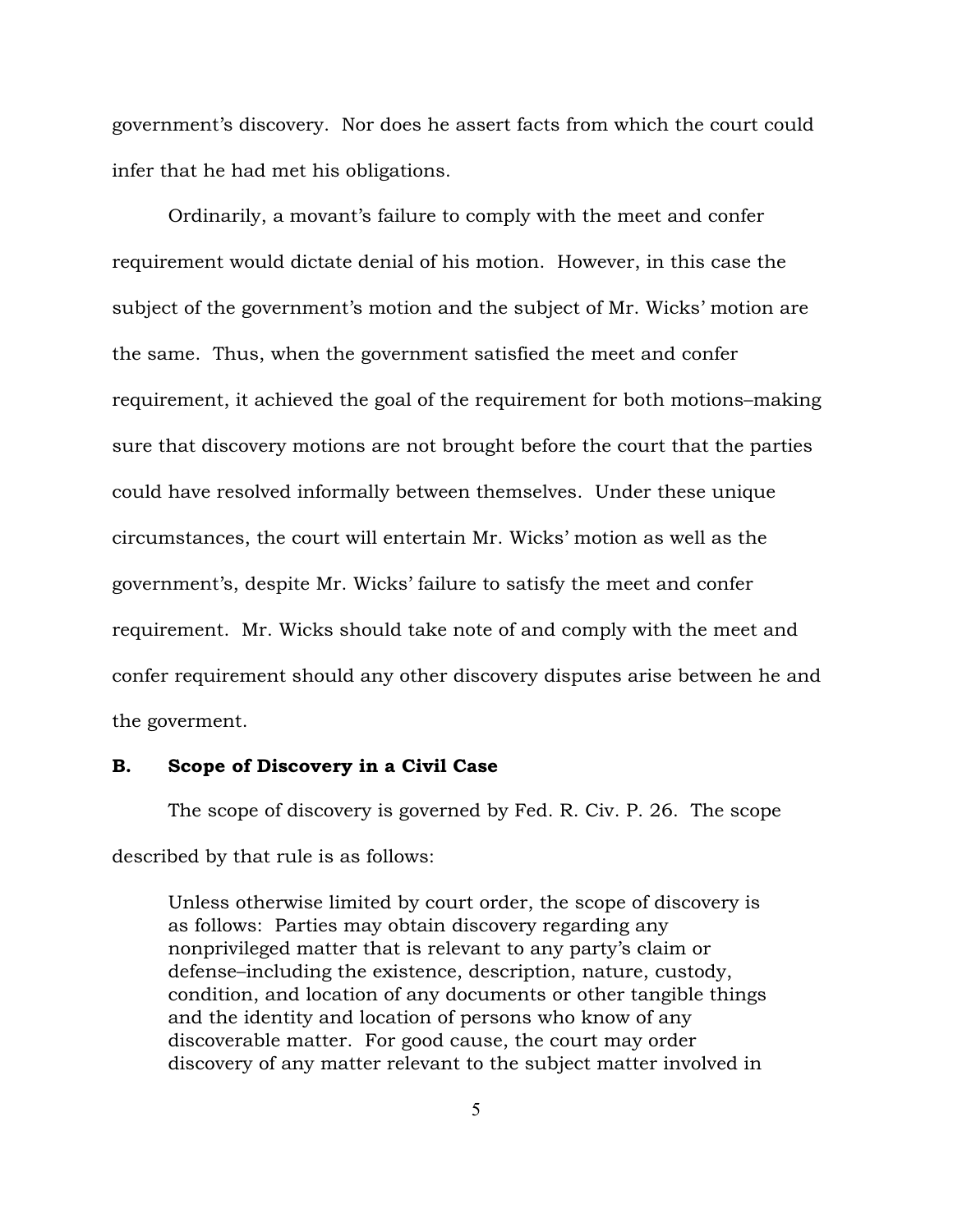the action. Relevant information need not be admissible at the trial if the discovery appears reasonably calculated to lead to the discovery of admissible evidence. All discovery is subject to the limitations imposed by Rule 26(b)(2)(C).

See Fed. R. Civ. P. 26(b)(1).

This scope of discovery under subsection (b)(1) is limited by subsection

(b)(2)(C). That subsection provides that:

On motion or on its own, the court must limit the frequency or extent of discovery otherwise allowed by these rules or by local rule if it determines that:

(i) the discovery sought is unreasonably cumulative or duplicative, or can be obtained from some other source that is more convenient, less burdensome, or less expensive;

(ii) the party seeking discovery has had ample opportunity to obtain the information by discovery in the action; or

(iii) the burden or expense of the proposed discovery outweighs its likely benefit, considering the needs of the case, the amount in controversy, the parties' resources, the importance of the issues at stake in the action, and the importance of the discovery in resolving the issues.

See Fed. R. Civ. P. 26(b)(2)(C).

A party may move for a protective order from discovery upon a

demonstration of good cause in order to protect themselves from annoyance,

embarrassment, oppression, or undue burden or expense. See Fed. R. Civ. P.

26(c)(1). If a motion for protective order is denied, the court may order that the

party provide or permit discovery. Id. at (c)(2). The court may award attorneys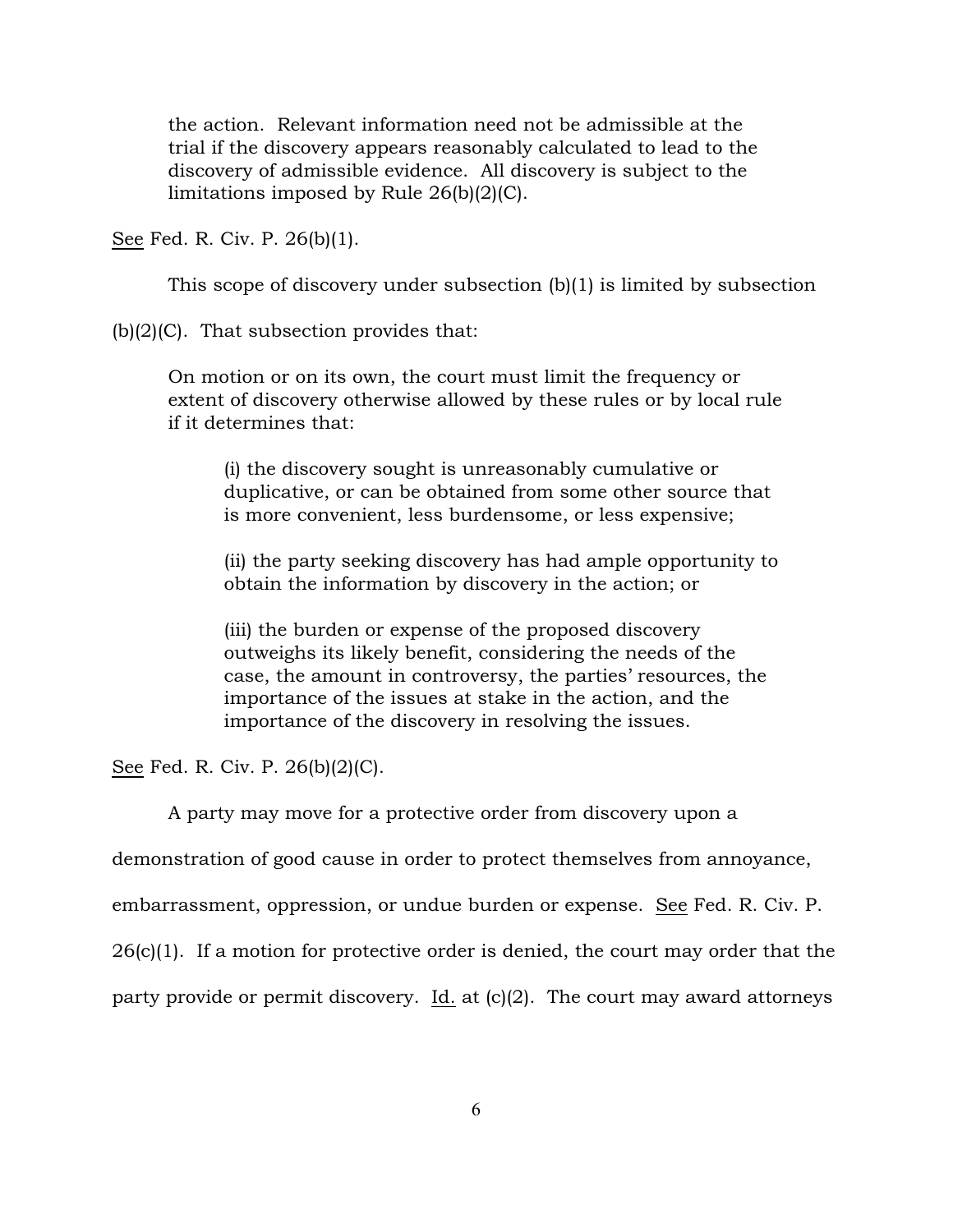fees and expenses in connection with a motion for protective order. Id. at (c)(3); Fed. R. Civ. P. 37(a)(5).

 The scope of discovery under Rule 26(b) is extremely broad. See 8 Charles A. Wright & Arthur R. Miller, Federal Practice & Procedure § 2007 (2d ed. 1994) (hereinafter "Wright & Miller"). The reason for the broad scope of discovery is that "[m]utual knowledge of all the relevant facts gathered by both parties is essential to proper litigation. To that end, either party may compel the other to disgorge whatever facts he has in his possession." 8 Wright & Miller, § 2007, 96 (quoting Hickman v. Taylor, 329 U.S. 495, 507-08, 67 S. Ct. 385, 392, 91 L. Ed. 2d 451 (1947)). The Federal Rules distinguish between discoverability and admissibility of evidence. Id. at 95; see also Fed. R. Civ. P. 26(b), 32, and 33. Therefore, the rules of evidence assume the task of keeping out incompetent, unreliable, or prejudicial evidence at trial. These considerations are not inherent barriers to discovery, however.

The advisory committee's note to the 2000 amendments to Rule  $26(b)(1)$ provide guidance on how courts should define the scope of discovery in a particular case:

Under the amended provisions, if there is an objection that discovery goes beyond material relevant to the parties' claims or defenses, the court would become involved to determine whether the discovery is relevant to the claims or defenses and, if not, whether good cause exists for authorizing it so long as it is relevant to the subject matter of the action. The good-cause standard warranting broader discovery is meant to be flexible.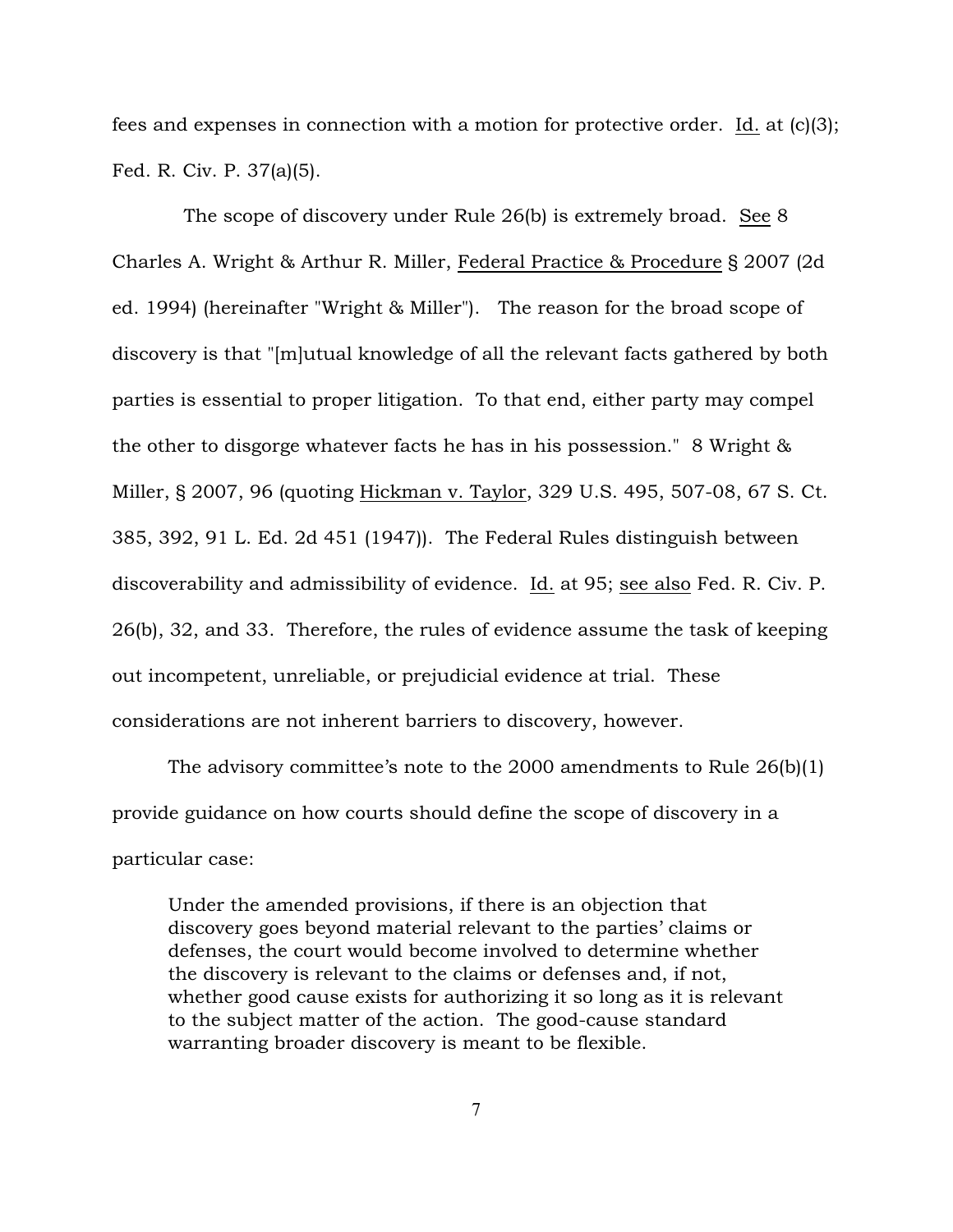The Committee intends that the parties and the court focus on the actual claims and defenses involved in the action. The dividing line between information relevant to the claims and defenses and that relevant only to the subject matter of the action cannot be defined with precision. A variety of types of information not directly pertinent to the incident in suit could be relevant to the claims or defenses raised in a given action. For example, other incidents of the same type, or involving the same product, could be properly discoverable under the revised standard. ... In each case, the determination whether such information is discoverable because it is relevant to the claims or defenses depends on the circumstances of the pending action.

The rule change signals to the court that it has the authority to confine discovery to the claims and defenses asserted in the pleadings, and signals to the parties that they have no entitlement to discovery to develop new claims or defenses that are not already identified in the pleadings. ... When judicial intervention is invoked, the actual scope of discovery should be determined according to the reasonable needs of the action. The court may permit broader discovery in a particular case depending on the circumstances of the case, the nature of the claims and defenses, and the scope of the discovery requested.

See Fed. R. Civ. P. 26(b)(1) advisory committee's note.

The same advisory committee's note further clarifies that information is discoverable only if it is relevant to the claims or defenses of the case or, upon a showing of good cause, to the subject matter of the case. Id. "Relevancy is to be broadly construed for discovery issues and is not limited to the precise issues set out in the pleadings. Relevancy ... encompass[es] 'any matter that could bear on, or that reasonably could lead to other matter that could bear on, any issue that is or may be in the case.' " E.E.O.C. v. Woodmen of the World Life Ins. Society, 2007 WL 1217919 at \*1 (D.Neb. March 15, 2007) (quoting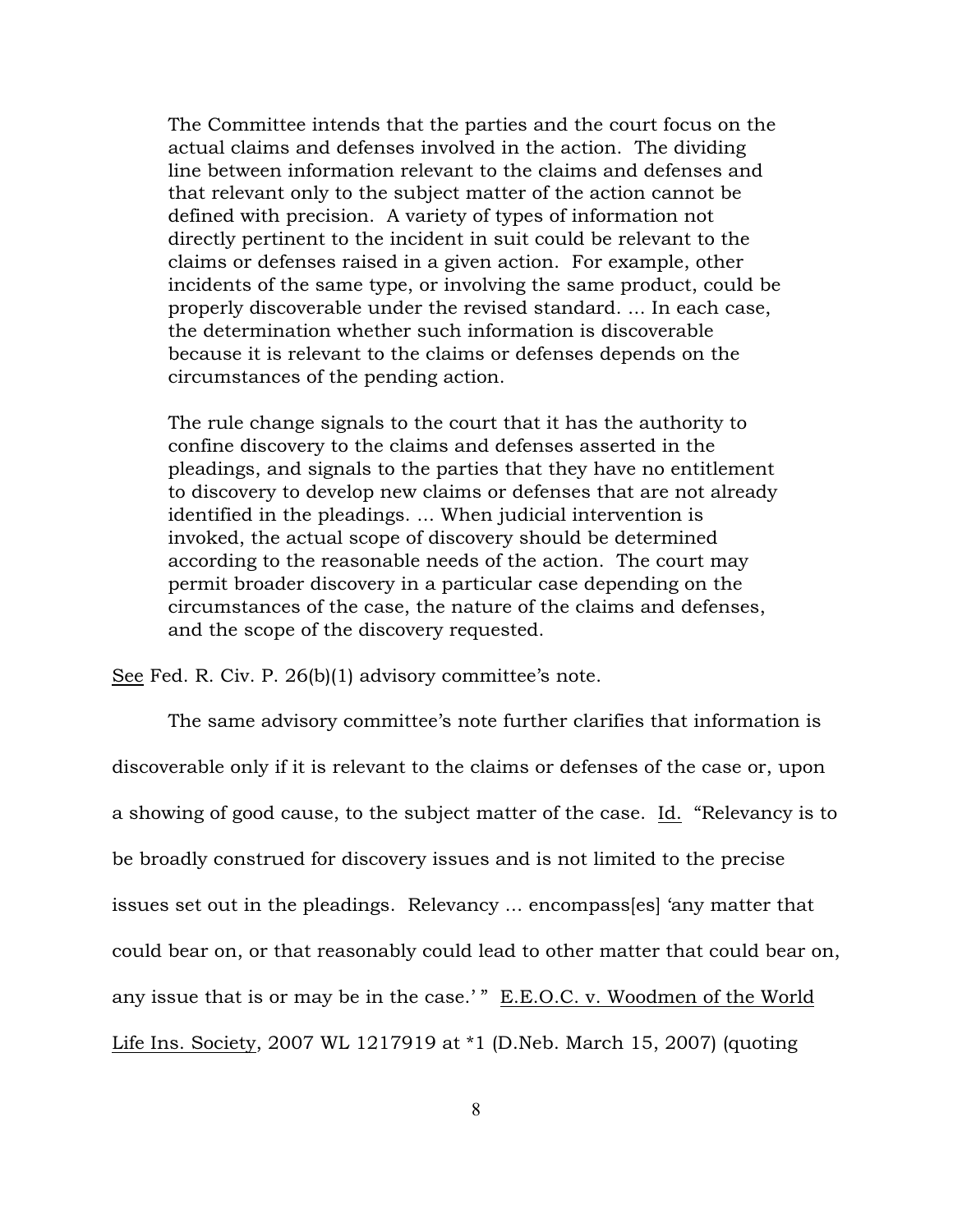Oppenheimer Fund, Inc. v. Sanders, 437 U.S. 340, 351 (1978)). The party seeking discovery must make a "threshold showing of relevance before production of information, which does not reasonably bear on the issues in the case, is required." Id. (citing Hofer v. Mack Trucks, Inc., 981 F.2d 377, 380 (8<sup>th</sup>) Cir. 1993)). "Mere speculation that information might be useful will not suffice; litigants seeking to compel discovery must describe with a reasonable degree of specificity, the information they hope to obtain and its importance to their case." Id. (citing Cervantes v. Time, Inc.,  $464$  F.2d 986, 994 ( $8<sup>th</sup>$  Cir. 1972)).

Discoverable information itself need not be admissible at trial; rather, "discovery of such material is permitted if reasonably calculated to lead to the discovery of admissible evidence." See Fed. R. Civ. P. 26(b)(1) advisory committee's note.

Once the requesting party has made a threshold showing of relevance, the burden shifts to the party resisting discovery to show specific facts demonstrating that the discovery is not relevant, or how it is overly broad, burdensome, or oppressive. Penford Corp. v. National Union Fire Ins. Co., 265 F.R.D. 430, 433 (N.D. Iowa 2009); St. Paul Reinsurance Co. v. Commercial Financial Corp., 198 F.R.D. 508, 511 (N.D. Iowa 2000). The articulation of mere conclusory objections that something is "overly broad, burdensome, or oppressive," is insufficient to carry the resisting party's burden–that party must make a specific showing of reasons *why* the relevant discovery should not be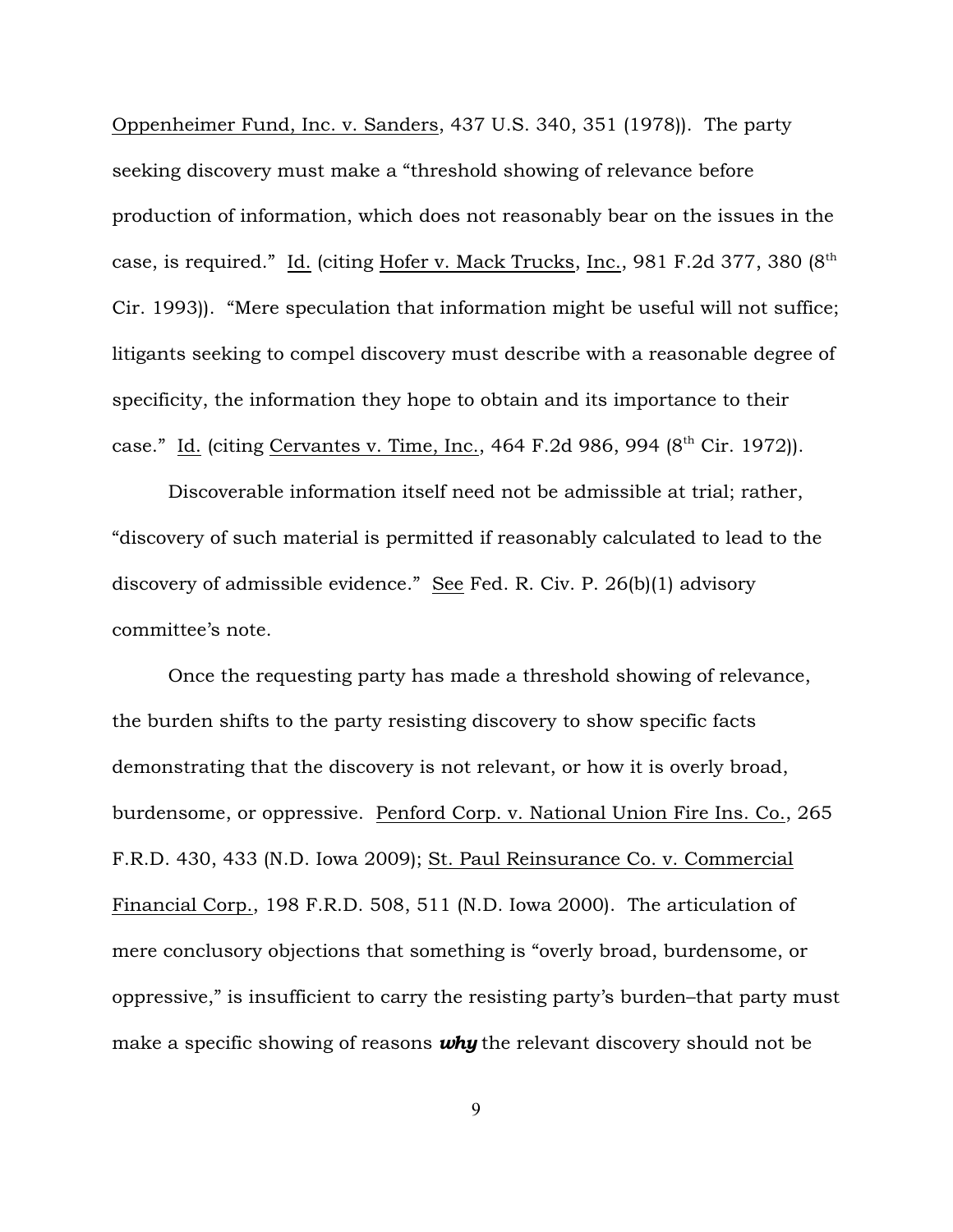had. Cincinnati Ins. Co. v. Fine Home Managers, Inc., 2010 WL 2990118, \*1 (E.D. Mo. 2010); Burns v. Imagine Films Entertainment, Inc., 164 F.R.D. 589, 593 (W.D.N.Y. 1996).

### C. Mr. Wicks' Motion is Moot

Mr. Wicks' sole objection to the government's discovery request is that it was premature. There was some basis for this objection–at the time Mr. Wicks made the objection.

Federal Rule of Civil Procedure 26(d)(1) provides that "a party may not seek discovery from any source before the parties have conferred as required by Rule 26(f), except in a proceeding exempted from initial disclosure under Rule 26(a)(1)(B), or when authorized by these rules, by stipulation, or by court order." The conference referred to under Rule 26(f) is the Form 52 conference.

In this case, the government served Mr. Wicks with its discovery requests in October, 2011. The parties did not hold their planning conference until January 26, 2012. Mr. Wicks was correct in pointing out that the government served its discovery prior to the time permissible for doing so under Rule 26(d)(1). The government makes no argument under Rule 26(d)(1) that this case is one exempted from initial disclosures. Similarly, the government does not argue that its early discovery was authorized by rule, by stipulation, or by court order.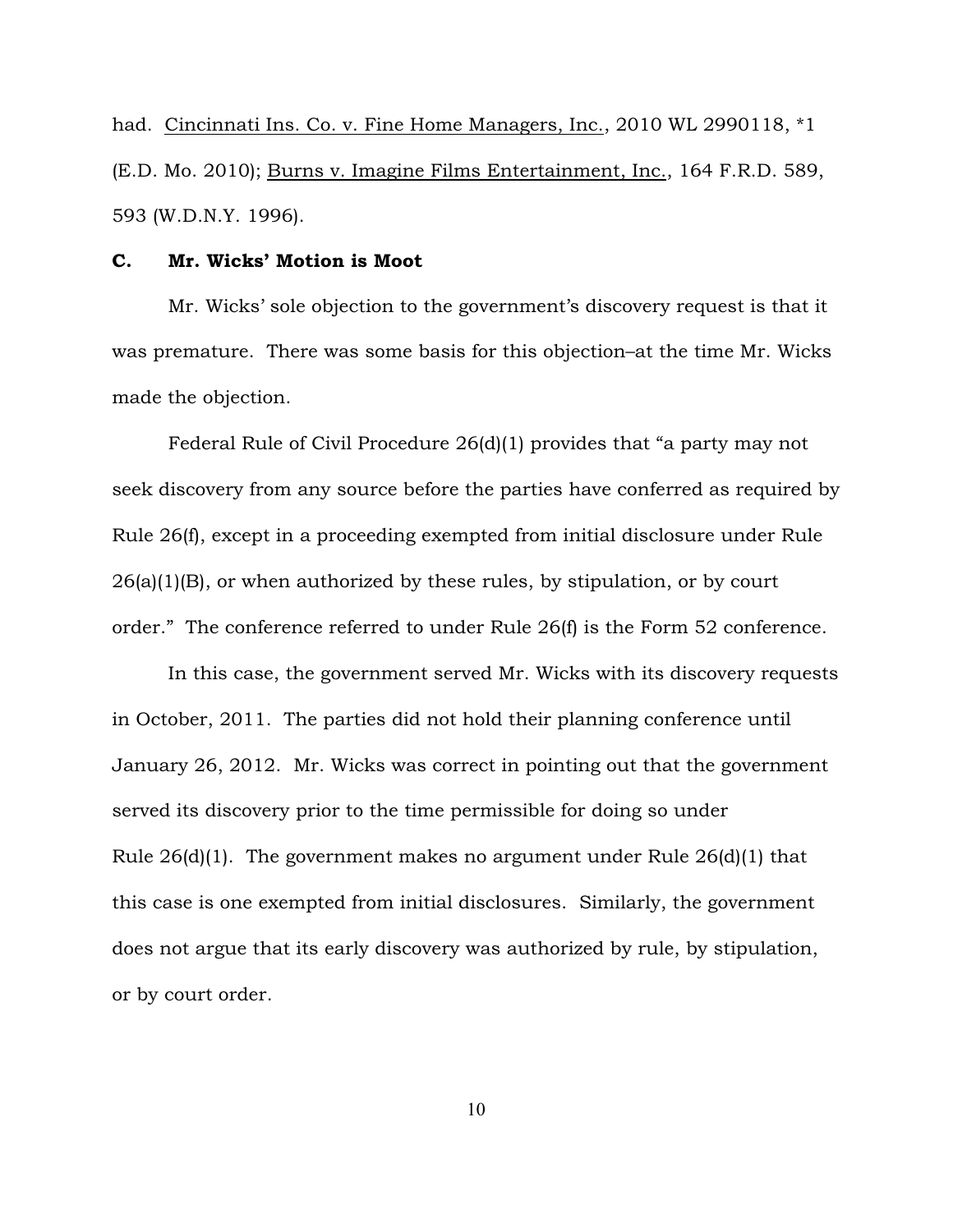However, it is now May 3, 2012, over four months past the date of the parties' planning meeting. Mr. Wicks' objection that the government's discovery requests were premature is now moot because those discovery requests are now permissible for the government to serve. The court will not elevate form over substance by requiring the government to re-serve the same discovery requests again with a date post-dating the Form 52 conference.

Mr. Wicks makes no substantive objection to the discovery. It is his burden to demonstrate the appropriateness of a protective order. He has failed in doing so. Accordingly, the court denies his request for a protective order.

#### D. The Government's Motion to Compel Should be Granted

It is the government's burden to make an initial threshold showing that the discovery it seeks is relevant. The government has satisfied this burden. The government believes that the Freda Johnson Trust is a sham. The discovery requests made are intended to secure evidence that would tend to make that supposition more or less likely.

Since the government has succeeded in making a threshold showing of relevance, the burden is on Mr. Wicks to show some reason why the discovery should not be had. Other than to argue that the discovery was prematurely requested, Mr. Wicks makes no substantive argument against the discovery. Accordingly, the court grants the government's motion to compel.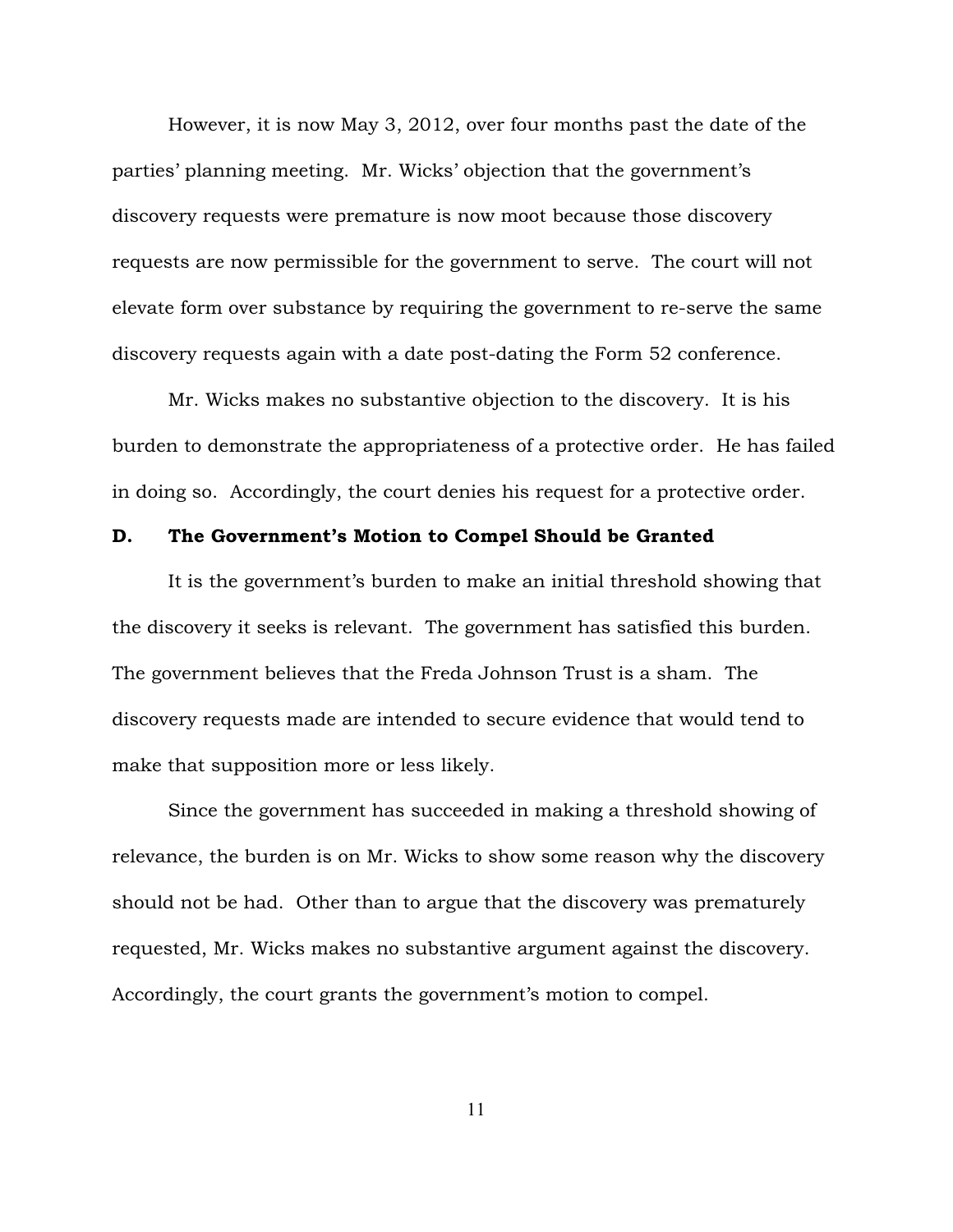# E. Sanctions

Under Fed. R. Civ. P. 37(a)(5), the court "must" grant sanctions against a party who refused to provide relevant requested discovery, necessitating the opposing party's filing of a motion to compel. Sanctions may include the attorney's fees incurred by the opposing party in making the motion to compel as well as any out-of-pocket expenses incurred by that party. Exceptions to this are cases where the movant did not comply with the meet and confer requirement, cases where the position of the party resisting discovery was substantially justified, and cases where other circumstances make an award of expenses unjust. See Fed. R. Civ. P. 37(a)(5)(A).

Here, the court will not sanction Mr. Wicks because, at the time he filed his motion, he was correct in pointing out that the government's discovery request was premature. However, by the time the government filed its own motion to compel–February 15, 2012–the parties had had their planning meeting and Mr. Wicks should have provided the government with the discovery it requested (or lodge a valid substantive objection thereto). The court cautions Mr. Wicks to read the discovery rules in the Federal Rules of Civil Procedure (Rules 26 through 37) and to read this district's local rules of civil procedure, which can be found at the court's web site under "Forms": [www.sdd.uscourts.gov.](http://www.sdd.uscourts.gov.) If there are future motions in this case that the court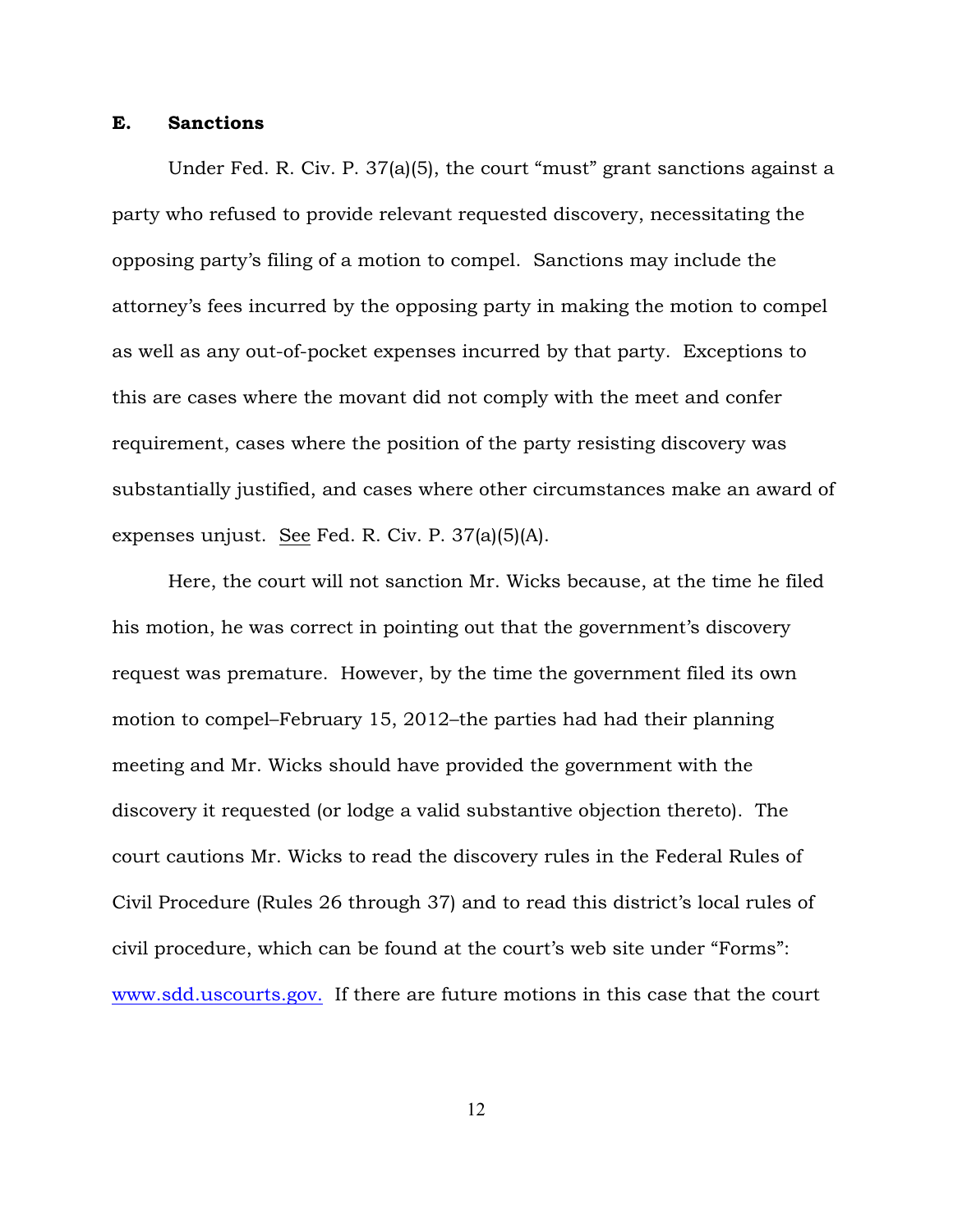must resolve, the court will expect that Mr. Wicks has read these rules and that he abides by them.

#### **CONCLUSION**

Based on the foregoing, it is hereby

ORDERED that defendant Dennis Wicks' motion for a protective order [Docket No. 16] is denied as moot. It is further

ORDERED that the government's motion to compel Mr. Wicks to provide the requested discovery [Docket No. 21] is granted. Mr. Wicks shall serve the government's counsel with his answers to the discovery requests served on him. Mr. Wicks' responses shall be served on the government no later than 14 days from the date of this order.

# NOTICE OF RIGHT TO APPEAL

Pursuant to 28 U.S.C. § 636(b)(1)(A), any party may seek reconsideration of this order before the district court upon a showing that the order is clearly erroneous or contrary to law. The parties have fourteen (14) days after service of this order to file written objections pursuant to 28 U.S.C. § 636(b)(1)(A), unless an extension of time for good cause is obtained. See Fed. R. Civ. P. 72(a); 28 U.S.C. § 636(b)(1)(A). Failure to file timely objections will result in the waiver of the right to appeal questions of fact. Id. Objections must be timely and specific in order to require review by the district court. Thompson